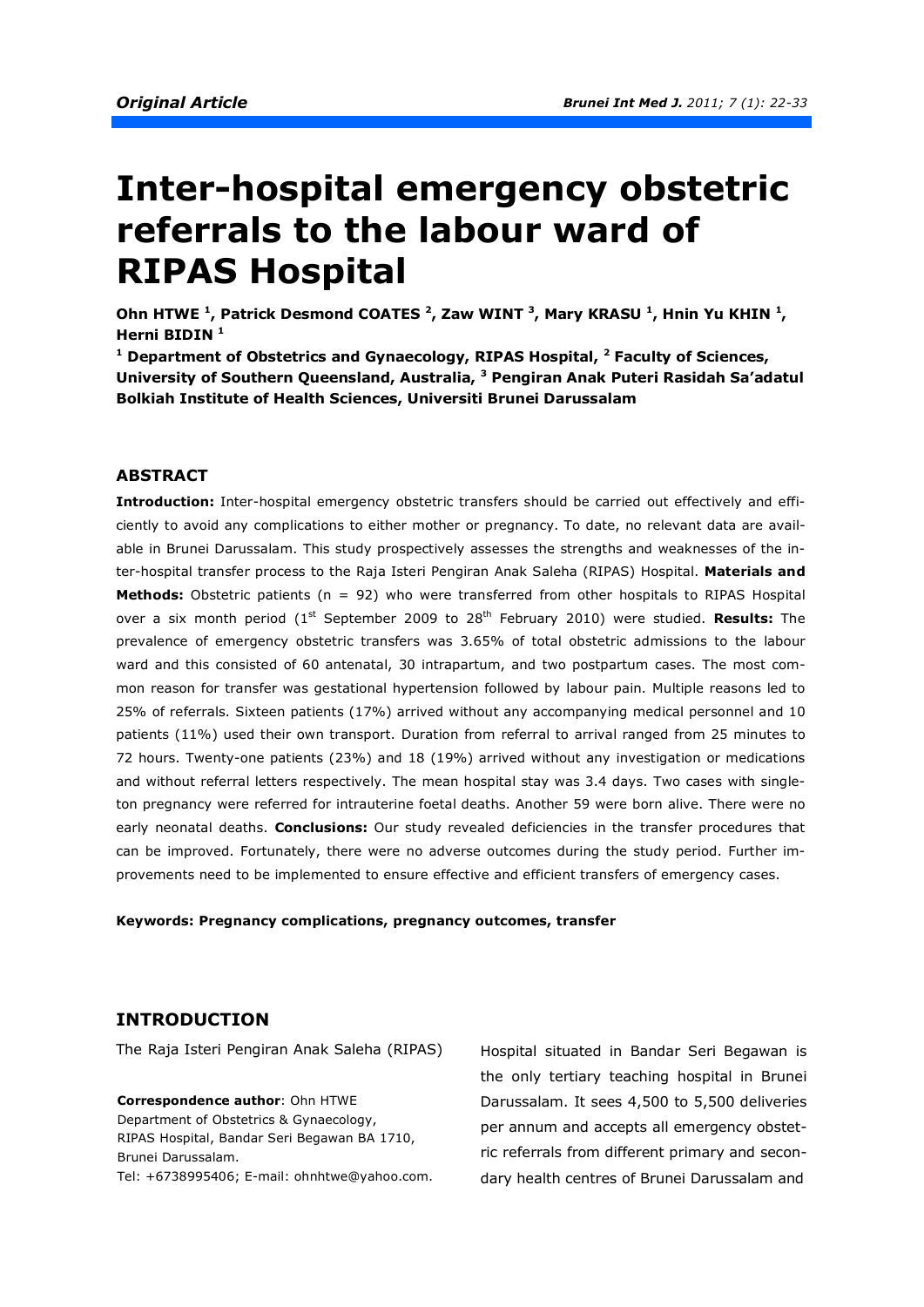also from Limbang Hospital, Malaysia. Although the labour ward of RIPAS Hospital has been accepting emergency obstetric referrals from hospitals (Tutong [Pengiran Muda Mahkota Pengiran Muda Al-Muhtadee Billah Hospital, PMMPMHAMB Hospital], Temburong [Pengiran Isteri Hajjah Mariam Hospital, PIHM Hospital], Jerudong Park Medical Centre (JPMC, private hospital), Kuala Belait [Suri Seri Begawan Hospital, SSBH] and Limbang, Malaysia), no data are available relating to the emergency referral of patients. We prospectively studied the prevalence and indications for inter-hospital transfer, the support provided to patients during the transfer process (preparatory diagnosis, advice and pretransfer treatment, appropriate means of transport and support personnel, and appropriate management on arrival), and the time taken from departure to arrival at RIPAS Hospital. We also assessed the perinatal and maternal outcomes of cases requiring referrals. We propose an inter-hospital referral guideline to standardise and improve the referral and transfer processes with the ultimate goal of improving the maternal and perinatal outcomes.

# **MATERIALS AND METHODS**

All emergency obstetric patients referred from any hospital to the labour room of RIPAS hospital directly or via the Accident & Emergency department over a six month period  $(1<sup>st</sup>$  September 2009 to  $28<sup>th</sup>$  February 2010) were included in our study. Patient consent was obtained before inclusion in the study.

The time of referral to labour room was used as the "entry point" and maternal and neonatal outcomes, once known, were the "end point". Data were captured by a

predefined proforma. Patient confidentiality was protected by means of de-identification of personal data. The first page of a predefined proforma was completed by the on-call obstetric medical officer when hospital-tohospital obstetric emergency referral to the labour ward, RIPAS Hospital was received. When the referred patient arrived, the on-call obstetric medical officer provided both the patient information sheet and explanation regarding the purpose of the study before obtaining voluntary signed consent from the patient. The rest of the proforma was completed only regarding patients who had consented to participate in the study. The second page of the proforma was completed by the on-call obstetric medical officer after obtaining a detailed history and physical examination. The remaining part of the proforma was completed by the researchers when the patient was discharged from RIPAS Hospital.

Ethics approval was obtained for the study from the Medical and Health Research Ethics Committee (MHREC), Ministry of Health prior to the study recruitment.

# **RESULTS**

During the study period, 92 inter-hospital emergency obstetric referrals were admitted to the labour ward of RIPAS Hospital giving a prevalence of 3.65% of all admissions to the labour ward. Of these referrals, 73 cases (79.3%) were referred from PAMMPAMB Hospital, 14 (15.2%) were from PIHM Hospital, three (3.3%) from JPMC and two (2.2%) from SSB Hospital. Sixty patients (65.2% of referral cases) were antenatal cases, 30 intrapartum (32.6%) and two (2.2%) postpartum.

The indications for inter-hospital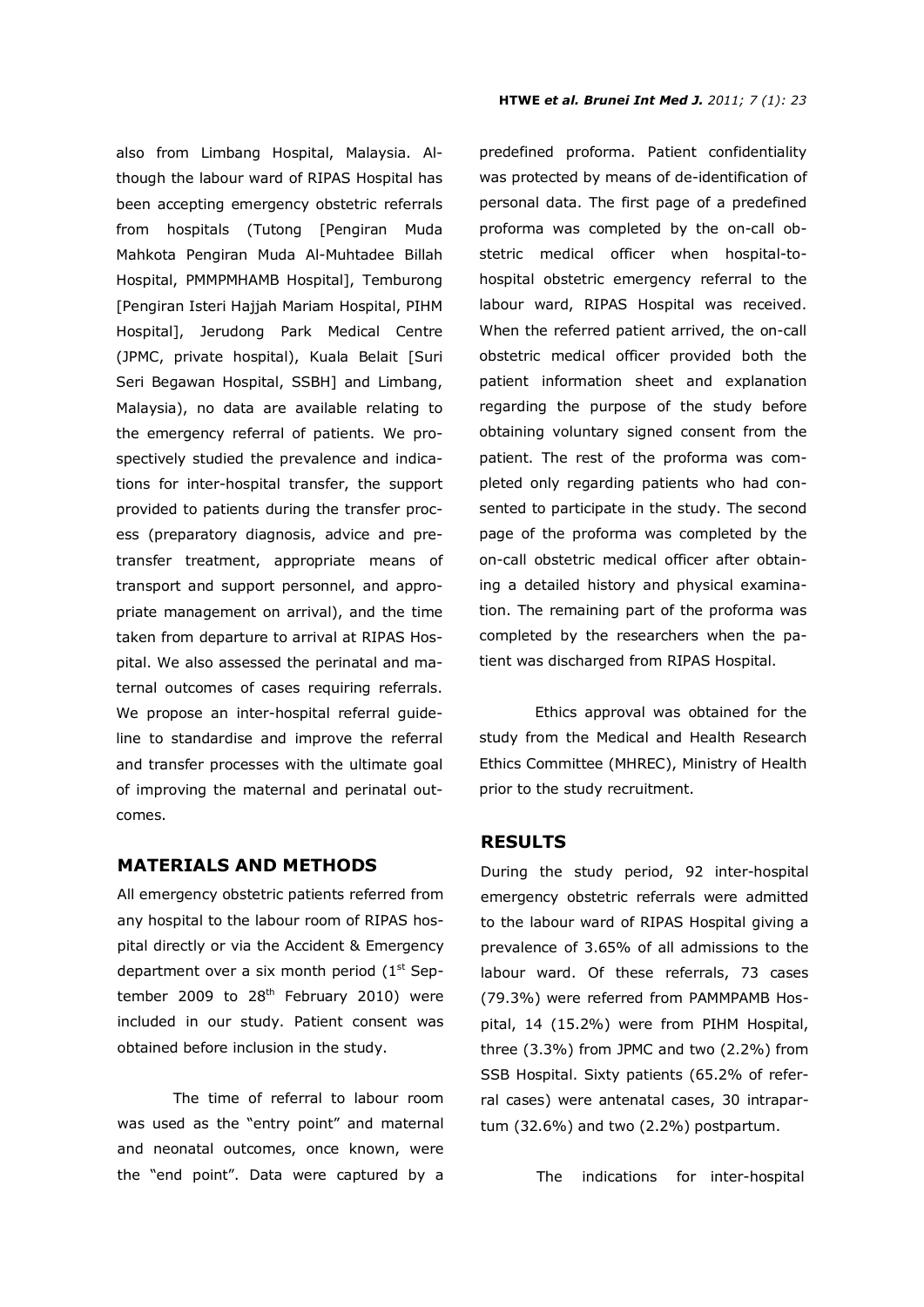| <b>Indications</b>                       | n(%)      |
|------------------------------------------|-----------|
| Gestational hypertension                 | 17 (18.5) |
| Labour pain                              | 14 (15.2) |
| Preterm labour                           | 13 (14.1) |
| Suspicious cardiotocography (CTG)        | 12 (13.0) |
| Reduced foetal movements                 | 8(8.7)    |
| Non-progressive labour                   | 6(6.5)    |
| Term pre-labour rupture of membranes     | 6(6.5)    |
| Pre-term pre-labour rupture of membranes | 6(6.5)    |
| Pre eclampsia                            | 5(5.4)    |
| Haemorrhage                              |           |
| Antepartum                               | 4(4.3)    |
| Postpartum                               | 2(2.2)    |
| Anaemia requiring transfusion            | 3(3.3)    |
| Others $*$                               | 21 (23.9) |
|                                          |           |

**Table 1: Indications for inter-hospital referrals to RIPAS labour ward** 

\* Others included: multiple pregnancy (2.2%), gestational diabetes mellitus (1.1%), patients' request (2.2%), intra-uterine foetal death (2.2%), low amniotic fluid index (2.2%), abnormal foetal lie (1.1%), acute asthma  $(1.1\%)$ , acute gastroenteritis  $(1.1\%)$ , polyhydramnios  $(1.1\%)$ , cervicitis and vaginitis  $(1.1\%)$ , meconium stained liquor (1.1%) and high head station during labour (1.1%).

referrals are shown in Table 1. Twenty-three cases (25%) were referred with combinations of multiple reasons. Six cases (6.5%) had a combination of early labour, suspicious cardiotocography (CTG), reduced foetal movements, meconium stained liquor, gestational hypertension (GHT) or term pre-labour rupture of membranes (PROM). Five cases (5.4%) had early labour, reduced foetal movements, GHT or gestational diabetes mellitus (GDM). Four cases (4.3%) had preterm labour plus GHT or preterm pre-labour rupture of membranes (PPROM). Three cases were referred for term PROM plus GHT or reduced foetal movements. Two cases (2.2%) had twin pregnancies with PPROM and GHT while another two cases (2.2%) had PPROM plus antepartum haemorrhage (APH) or polyhydramnios. Finally, one case (1.1%) was referred for reduced foetal movements plus low amniotic fluid index (AFI).

 The time interval from referral to arrival ranged from 25 minutes to 72 hours (Table 2). Both cases of 72 hour time intervals were from PMMPMHAMB Hospital.

The mean age of patients was  $27 \pm$ 5.8 years (range 16 to 43). Fifty-one cases (55.4%) were transferred under 37 weeks gestational age at referral and 41 (44.6%) were referred at 37 weeks and more. Thirtyfive patients (38%) were nulliparous and 57 cases, including two postnatal patients (62%) were multiparous. Three patients (3.3%) had had no antenatal care and the remaining 89 patients (96.7%) had received antenatal care during the present pregnancy.

Four patients (4.4%) arrived at RIPAS Hospital without prior phone contact from the referring doctor but the patients were provided with a referral letter. Two patients were sent after phone contact with the staff nurse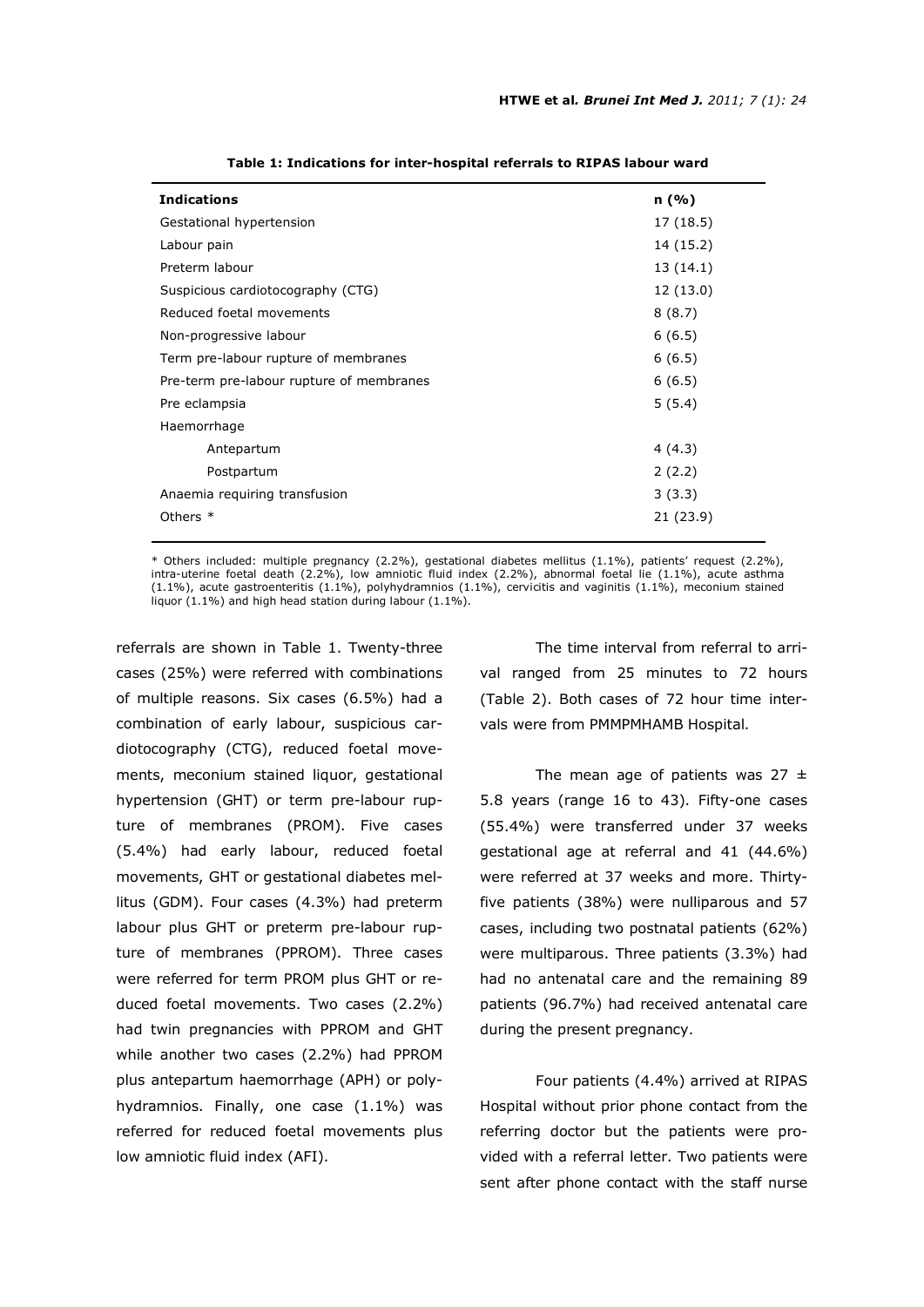|         | Time (hours and minutes) |      |                           |  |
|---------|--------------------------|------|---------------------------|--|
| Minimum | <b>Maximum</b>           | Mean | <b>Standard deviation</b> |  |
| 0:25    | 72:00                    | 3:44 | 9:01                      |  |
| 1:35    | 19:55                    | 4:01 | 4:41                      |  |
| 1:09    | 3:00                     | 2:04 | 1:17                      |  |
| 1:09    | 3:00                     | 2:04 | 1:17                      |  |
|         |                          |      |                           |  |

 **Table 2: Time interval for transfer from referring hospital to RIPAS** 

in charge of the labour room. Eighty-six patients (93.4%) were transferred after a phone call from the referring hospital providing information to the obstetric on call team. Seventy-four patients (80.4%: PMMPMHAMB Hospital, 87.7%, PIHM Hospital 42.9%, SSB Hospital 100% and JPMC 66.7%) were provided with referral letters and 18 (19.6%) arrived at RIPAS Hospital without a referral letter from the referring hospital.

Figure 1 lists the medical personnel accompanying the referred patients. Of note is the fact that sixteen patients (17.4%) were not accompanied by any medical personnel: PMMPMHAMB Hospital (n=10), PIHM Hospital (n=5) and JPMC (n=1). Ten patients arrived using their own transport, three by boat and three by ambulance. Four patients were referred with multiple reasons; twin pregnancy with PPROM or GHT (n=2) and suspicious CTG plus reduced foetal movements plus early labour or GHT (n=2). Overall, seven patients were referred for significant obstetric emergencies (GHT, Pre-eclampsia, GDM with labour pain, mild antepartum haemorrhage secondary to placenta praevia, preterm labour, term PROM and intra-uterine foetal death). Five patients were referred for less serious conditions (patient's request, pregnancy with proximal myopathy, previous two LSCS scars with backache, pregnancy with vomiting and diarrhoea, and grandmultiparous woman with early labour pain).

Forty eight patients (52.2%) were accompanied to RIPAS Hospital by their immediate relatives and 44 (47.8%) arrived at RIPAS Hospital accompanied only by health personnel.

Figure 2 lists the form of transport used in inter-hospital transfer. Of note is the fact that ten (10.9%) patients arrived at RI-PAS Hospital using their own means of transport (private car).

Twenty-one patients (22.8%) were not given any medication nor was any investigation carried out before transfer. Of these 21 cases, two patients with preterm labour had not been given a dexamethasone injection. The referring doctors had been advised by the RIPAS obstetric medical officer on call to give the first dose prior to transfer. Only nine (9.8%) patients needed advice from the on call team.

Of 83 cases, six were transferred without prior phone contact with the on call team. Seventy seven (83.7%) did not need advice from the on call team. The on-call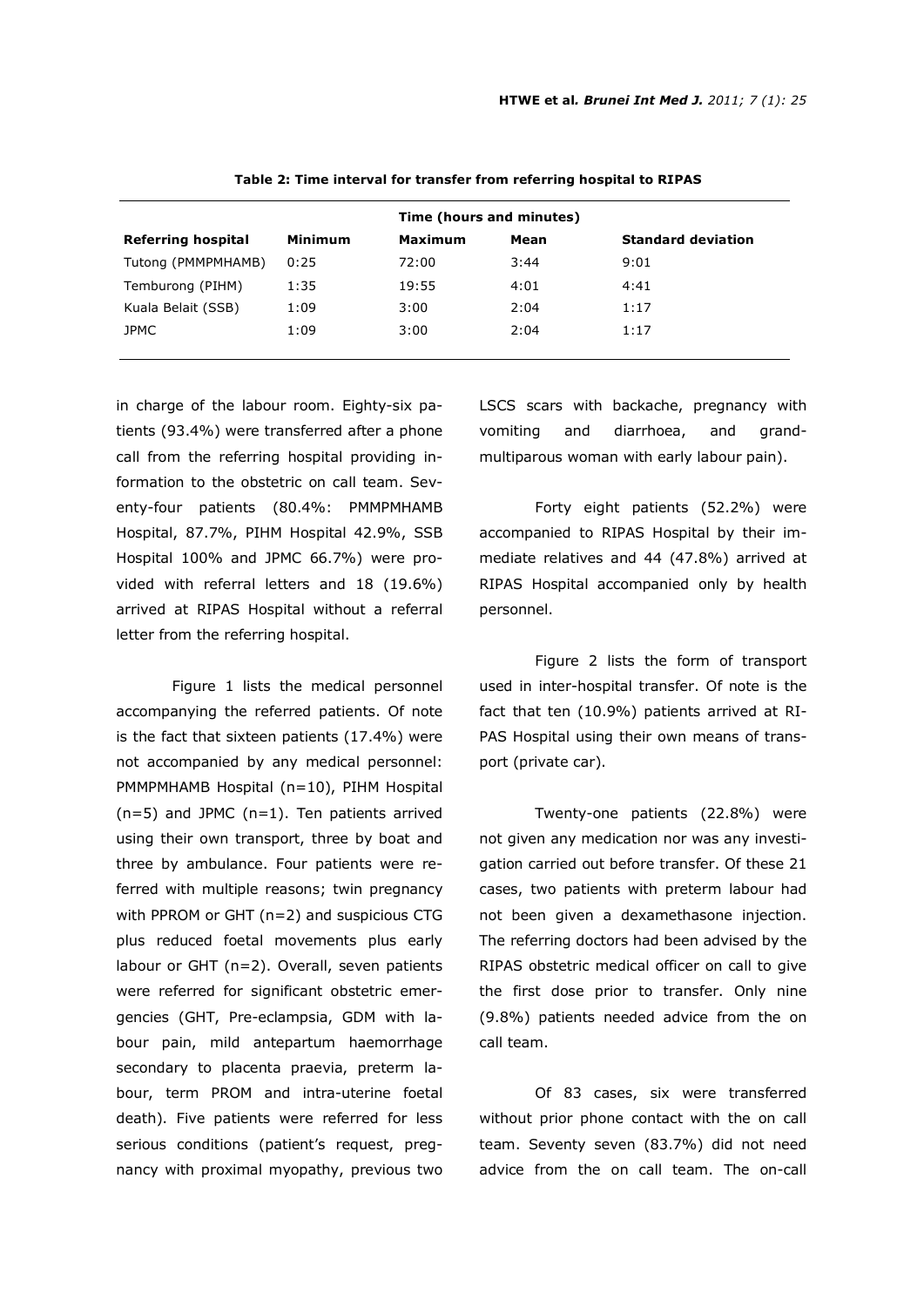

**Fig. 1. Accompanying medical personnel.** 

obstetric medical officer at RIPAS Hospital was notified appropriately upon receiving a phone call from the referring hospital in 68 referral cases (73.9%) however in 24 cases (26.1%), the other on-call team members (Specialist obstetrician, anaesthetist, paediatrician, in-charge nurse) were not notified.

Overall, in 22 cases (23.9%) there were discrepancies between the reasons for referral and the final diagnosis.

The outcomes of the inter-hospital transfer cases are shown in Figure 3. Twenty six (28.3%) patients were discharged from RIPAS Hospital during the antenatal period without delivering. Two patients were referred as postnatal patients and one patient was referred as a case of septic abortion with retained placenta.

There were no intrapartum or intraoperative complications or admissions to the intensive care unit. Three patients (3.3 %) had postpartum complications; primary PPH  $(n=1)$ , secondary PPH post delivery  $(n=1)$ and PPH due to a retained placenta after normal vaginal delivery at RIPAS Hospital (n=1). Of the three patients, two patients (2.2%) also had to undergo manual removal of retained placenta, one after septic abortion and the other after a normal vaginal delivery. Two (2.2%) cases required blood transfusions due to PPH; primary PPH (n=1) and septic abortion retained placenta  $(n=1)$ .



**Fig. 2. The different types of transport used during inter-hospital transfer.**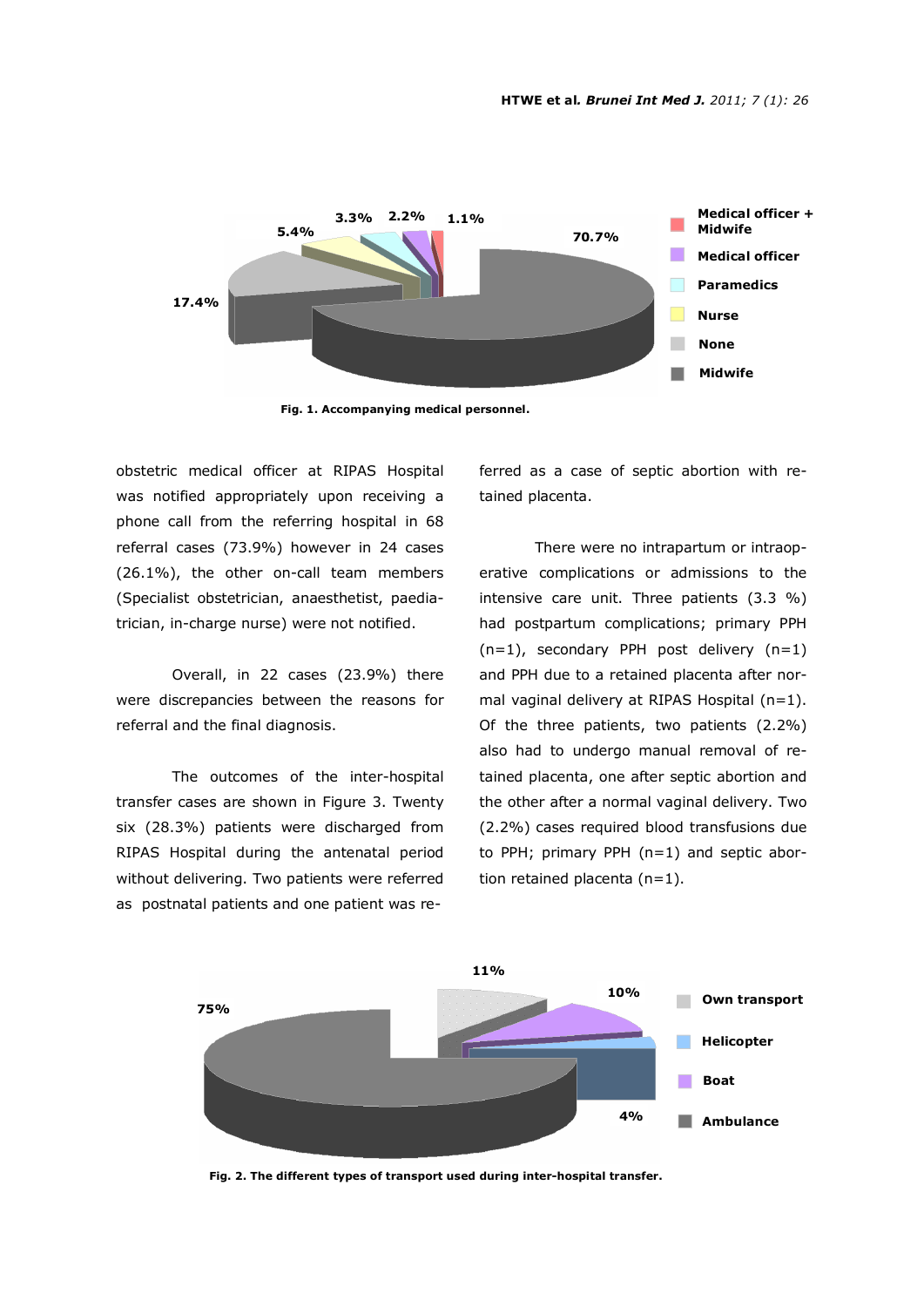

**Fig. 3: Outcomes of referred patients.** 

The mean and median hospital stays were 3.4 and 2 days respectively (range 1-27 days). Twenty-four (26.1%) patients were discharged from RIPAS Hospital after a one day hospital stay. Twenty six patients were discharged during the antenatal period after receiving appropriate treatment. Two of them had been referred post-natally, and one was a case of septic incomplete abortion. There were two twin-pregnancy cases, in which all the babies were born alive.

Table 3 shows the details and outcome of 61 singleton babies. Fifty-nine of these were born alive and there were only two cases of still-birth. These two still-birth cases had been referred to RIPAS Hospital for intra-uterine foetal death (IUFD).

Two pairs of twins had less than 2.5 kg birth-weight (preterm babies). Both sets of twins were boys. All the babies of twin pregnancies had an Apgar score > 7. Both pairs of twins were admitted to SCBU for prematurity. There were no cases of early neonatal death.

# **DISCUSSION**

Studies to date on inter-hospital transfers have mainly been done in specialties such as emergency medicine  $2, 3, 4$  or anaesthetics  $5, 5$ 

| <b>Viability</b> |                  | Birth weight (kg) |        | Gender |                   | 1 Min Apgar |        | <b>SCBU admission</b> |      |
|------------------|------------------|-------------------|--------|--------|-------------------|-------------|--------|-----------------------|------|
| Live             | <b>Stillborn</b> | 2.5               | >2.5   |        | Male Female <7    |             | >7     | Yes                   | No   |
| 59               | <sup>2</sup>     | 16                | 45     | 40     | 21                | 5.          | 56     | 11                    | 50   |
| (96.7)           | (3.3)            | (26.2)            | (73.8) |        | $(65.6)$ $(34.4)$ | (8.2)       | (91.8) | (18)                  | (82) |

**Table 3: Details and outcomes of 61 singleton pregnancies** 

Percentages are presented in parentheses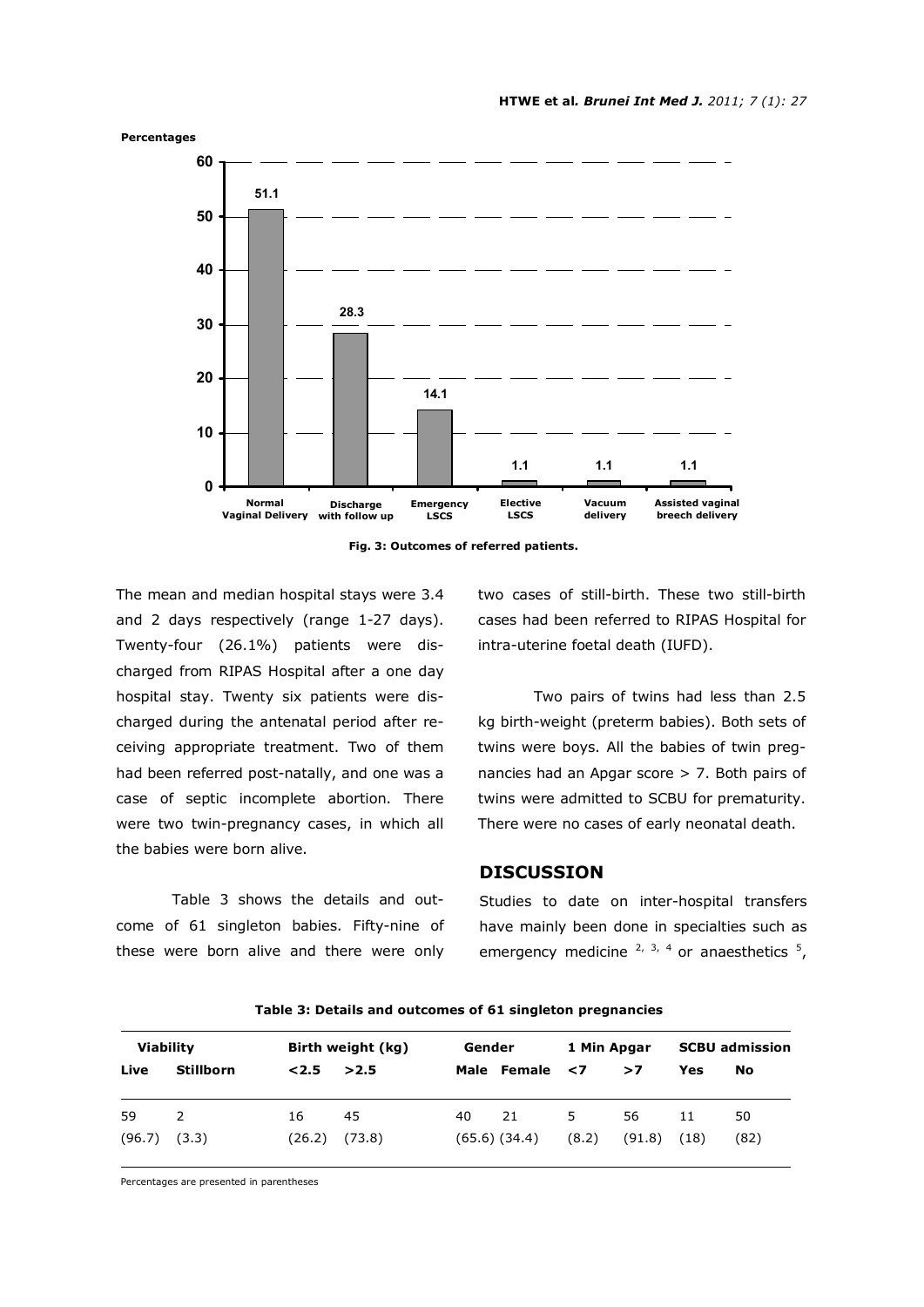with obstetric cases simply listed as one of several types of patients transferred. Little specific research has been done into the degree to which the appropriate management of several types of patients transferred. Little specific research has been done into the degree to which the appropriate management of obstetric emergency referrals can influence neonatal and maternal outcomes. <sup>6</sup> To our knowledge through literature search, no studies of this kind have been identified in the Southeast Asian region.

Prior to this study, there was little or no information or data available in our local setting looking at inter-hospital emergency obstetric referrals. Therefore, the aims of our study were to examine these procedures and also to look at the maternal and perinatal outcomes of current standard operating procedures (SOP). As different hospitals have their own SOPs, we intended to see if there were any deficiencies with current existing SOPs. Currently, there is no guideline for interhospital transfer of obstetric emergency cases in our local setting. The use of a standardised guideline may improve overall outcomes.

The prevalence of inter-hospital transfer in our setting was 3.65% of total admissions to the labour ward during the study period. This differs from the 6.4% reported in Canada by Rourke and Kennard. <sup>4</sup> Differences in the prevalence of inter-hospital transfer reported may be influenced by demographic differences and practices of institutions between countries or regions. In our study, nearly 80% of the transfers were from Tutong (PMMPMHAMB) Hospital, an adjacent district approximately half an hour away by land transport. Although PMMPMHAMB Hospital has

operating theatre facilities, cases that might require operative deliveries are usually transferred, due to lack of senior obstetric staff. Temburong (PIHM) Hospital has one labour room for normal deliveries and no theatre facilities for emergency LSCS. This explains the high percentage of referrals (15.2%) despite the small population size. On the other hand, JPMC (3.3%) and SSB Hospital (2.2%) are both equipped to deal with emergency obstetric procedures and only refer those patients in need of tertiary hospital care, preterm pregnancies and neonates in need of the special care baby unit.

 The most common indications for transfers in our study included GHT, labour pain, suspicious CTG findings, reduced foetal movements and non-progressive labour or dystocia. Significant emergencies such as APH, PPH, GHT, pre-eclampsia, preterm labour or PPROM accounted for a smaller proportion. Less serious conditions that were also referred included anaemia in pregnancy requiring blood transfusion, early labour pain, pregnancy with vomiting and diarrhoea, pregnancy with musculoskeletal pain, pregnancy with ovarian cyst, and vaginitis during pregnancy. Fortunately, most acute asthma attacks are mild but can be serious and should be referred if indicated. Overall, there were discrepancies in almost a quarter of the cases between the reasons for referral and the final diagnosis. Most of these were referred from PMMPMHAMB Hospital.

According to the Australian Commission on Safety and Quality in Healthcare (ACQSHC), the most common scenario for inter-hospital transfer of obstetric patients is 'a patient in labour or bleeding or hyperten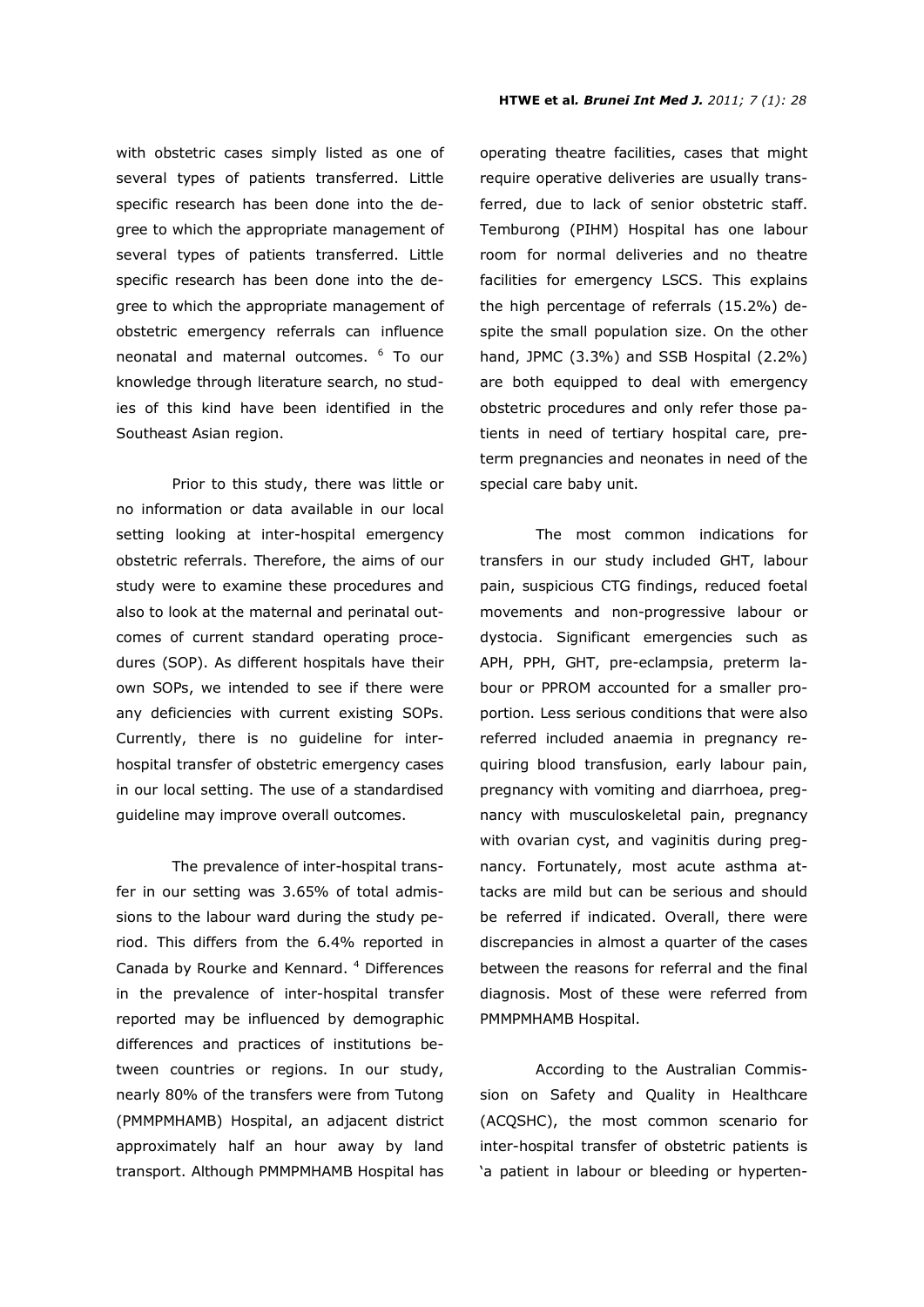sive being identified as needing transfer to a higher level of care, sometimes but not always, in association with foetal immaturity'.  $1$ This need arises generally because of a local lack of facilities or of appropriate clinical skills.  $2$  The reasons for transfers are similar to our findings.

The time interval taken for interhospital transfers depends on the distance as well as the route taken. Although PMMPMHAMB Hospital is only located approximately 30 minutes away from RIPAS Hospital, one referred case only arrived three days after the referral date using her own transportation. This case was referred for suspected IUFD and in such cases, delay should be avoided. Proper explanations and provision of designated transportation by the referring hospital following internationally accepted guidelines would minimise any delay. Interestingly, the times taken for patient transfers were similar between JPMC and SSB Hospital despite a significant difference in distance between these two hospitals and RIPAS Hospital. The reasons for these were not immediately evident but may include delay in arrangements at many levels.

The modes of transportation are dependent on the locations, accessibility and availability of specially designated means of transport such as ambulance. Due to its inaccessible location, Temburong patients who require immediate obstetric interventions are transported by army helicopter while the less urgent cases are transported by boat or river ambulance. Importantly our study showed that the number of patients using their own vehicles or unaccompanied by any medical personnel or without referral letters, and even

without prior phone contact to the obstetric on-call team by the medical officer from the referring hospital is of concern. It highlights major deficiencies and the need for standard guidelines which will facilitate an effective, efficient, and safe transfer of patients. Such standards have taken the form of practical regulations and guidelines in a variety of countries, including Australia<sup>1, 9</sup>, Canada<sup>10</sup>, Ireland and the United Kingdom.<sup>5</sup> In developing a guideline that is suitable for our local setting it important that we review various available guidelines or practices of other countries as there may be similarities and differences. Furthermore, the guideline is also dependent on the existing infrastructure and available resources.

Arranging an inter-hospital transfer from a small regional hospital is fraught with difficulties. Inter-hospital transfer itself can lead to significant associated morbidity and mortality especially if there are deficiencies.  $<sup>7</sup>$ </sup> In Australia, problems have arisen due to inadequacies in pre-transfer management of patients, delays in transfer, and inappropriate transfers.  $1$  Craig identified as contributors to these problems a lack of uniform policies regarding "system coordination, policy development, quality monitoring and assurance, education and data definition, collection and research". <sup>1</sup> Similar problems have been identified elsewhere in the USA  $^{8}$ , in the UK  $^{3}$ , in Taiwan  $11$ , and in Canada.  $4$  Also there are differences in policies concerning the patients' escorts. Some systems include escorts from the referring hospitals while other have escorts from receiving hospitals. The level of expertise of escorts also varies. Most medical escorts were unsupervised junior trainees in anaesthetics, with little experience in trans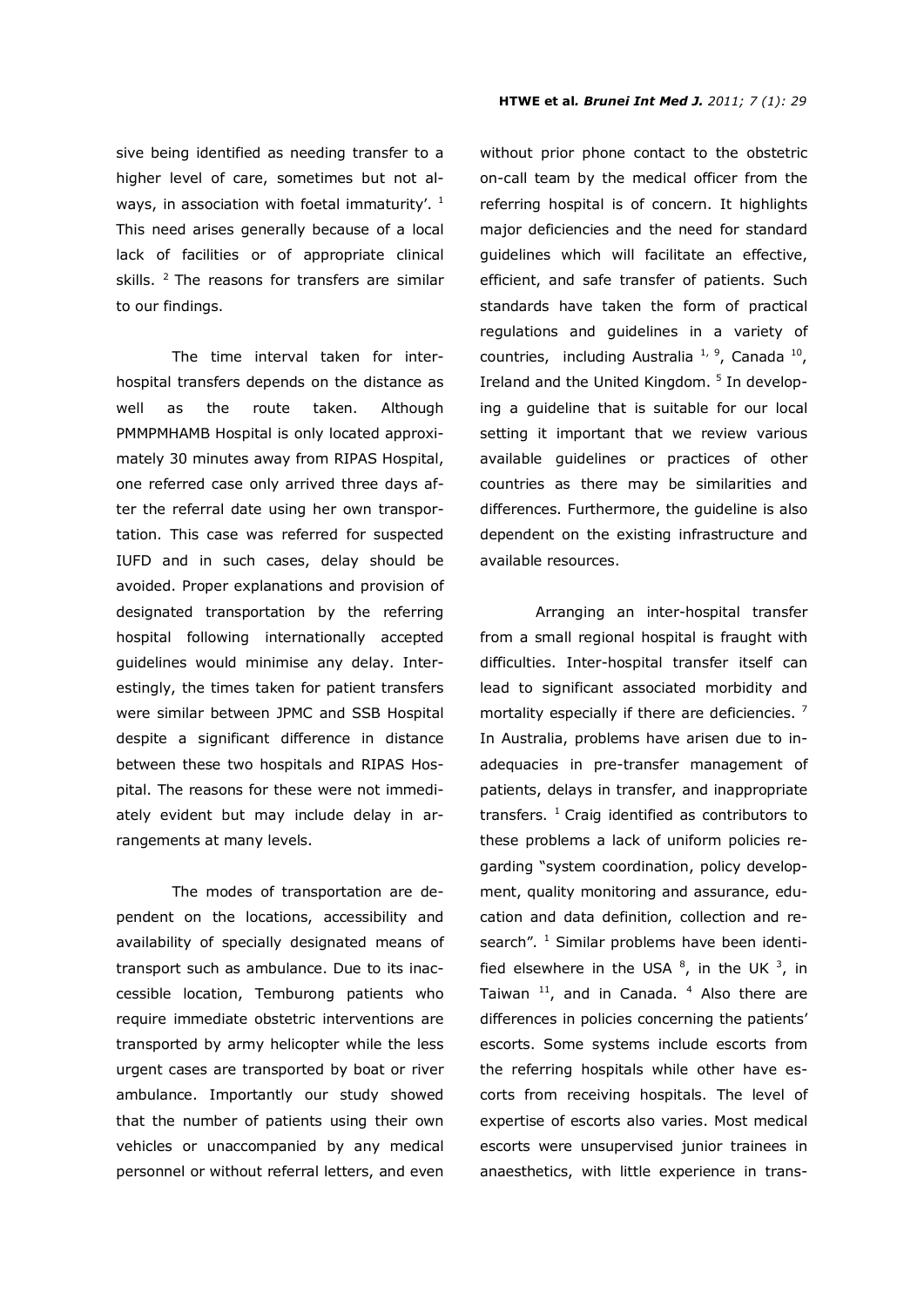fers and little suitable monitoring.  $3$  Such transfers could lead to a higher incidence of life-threatening complications. We emphasised the need for fully equipped, specialised transfer teams such as those commonly used in Australia, North America, and some European countries.

The use of dedicated centres to coordinate and monitor transfers is very beneficial and has been employed in some settings. <sup>8</sup> Transfers are processed through such centres, and bed allocations can be made depending on availability. However, in our local setting, given the small size of the country, a simple command centre in the tertiary hospital would be adequate.

 In 2008 the ACSQHC presented a submission to the Australian Government with the aim of improving maternity services, and in particular a safety concern regarding maternal referral and transfer.  $^1$  The Commission identified several risks associated with such transfer: incomplete information transfer between care givers or organisations which may not be noticed or remediated, delays in transfer and/or a rapid change in the patient's condition leading to delivery en-route and/or foetal death, a life-threatening change in maternal condition, and even cases where policy could impair or prevent frontline staff from making their own safety decisions and assessments in a pragmatic fashion. Problems encountered have led to the drafting of sets of laws, regulations, and guidelines in a variety of countries regarding inter-hospital transfer,

including Canada  $^{10}$ , Australia  $^{1, 9}$ , the USA, and the UK.  $5$  These documents provide helpful practical recommendations, based on clinical experience, regarding the decision to transfer a patient; pre-transfer stabilisation; number and qualifications of personnel required to accompany the patient in accordance with the gravity of the patient's condition; monitoring, drugs and equipment to be used during transfer; suitability of vehicles for this use; documentation and handover; and appropriate post-transfer protocols. These sets of guidelines tend to reduce the burden for the hospital with the least resources, by means of a process of simplification of lines of communication and decision-making authority, and a clear management plan that would extend to the time after arrival, aimed at providing all carers with common therapeutic objectives and ensuring continuity of care.<sup>7</sup>

 In conclusion, our study highlighted some deficiencies in the inter-hospitals referral and transfer process of obstetric emergences. The fact that, in the absence of suitable guidelines, there were no adverse maternal or perinatal outcomes during the period covered by the present study may be attributed more to good fortune than to design. It is very important that effective and efficient referral and transfer procedures are in place to minimise possible complications that may arise. As a result of our findings, we propose a set of recommendations that should be followed during referral and transfer of any obstetric emergencies (Table 4).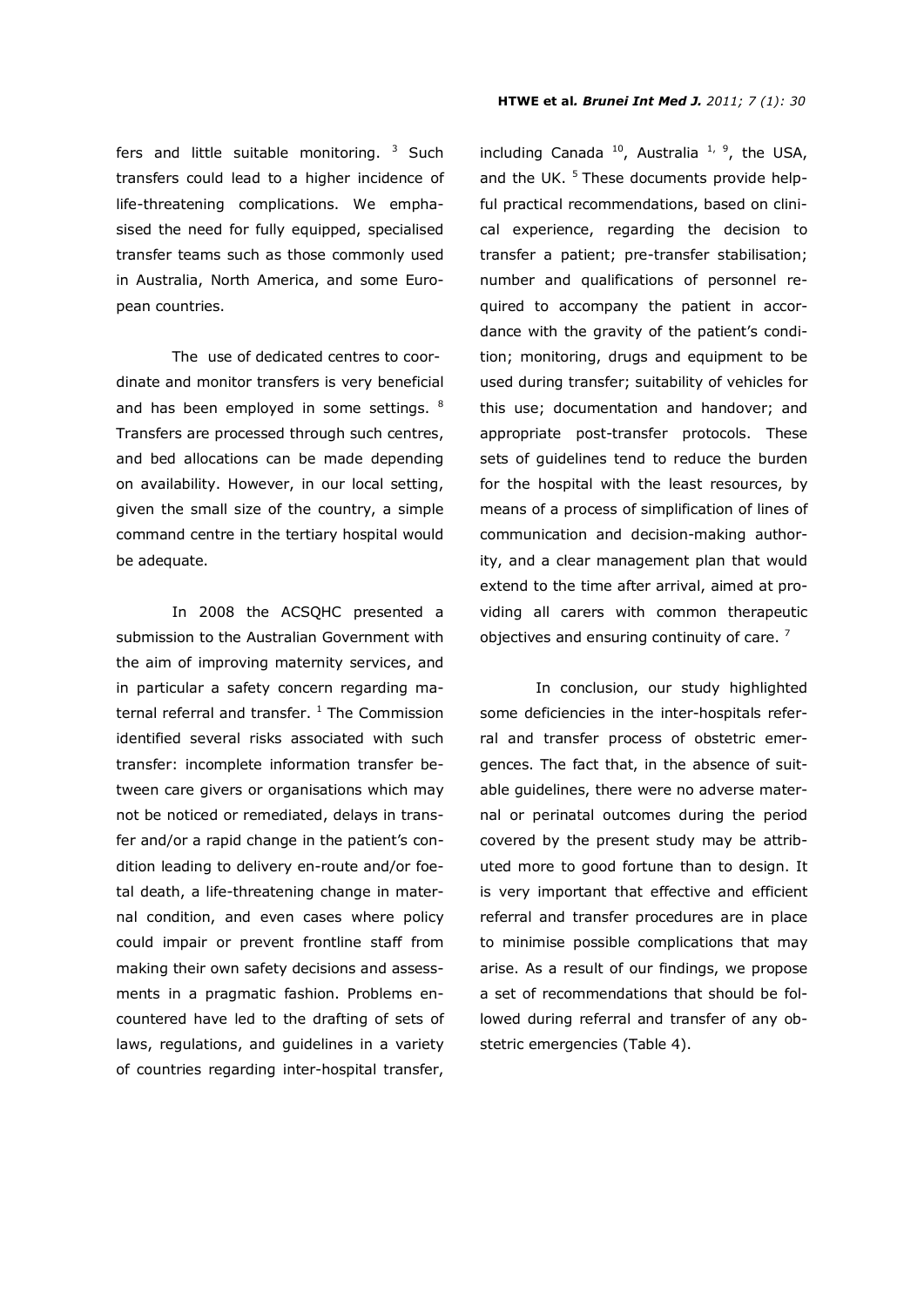## **REFERENCES**

**1:** Australian Commission on Safety and Quality in Health Care: Submission to the Australian Government on the Improving Maternity Services in Australia. October 2008, p. 3.

**2:** Craig SS. Challenges in arranging interhospital transfers from a small regional hospital: An observational study. Emergency Medicine Australasia. 2005;17:124-31.

**3:** Mackenzie PA, Smith EA, Wallace PG. Transfer of adults between intensive care units in the United Kingdom: postal survey. BMJ. 1997; 314:1455-6.

**4:** Rourke JT, Kennard M. Emergency patient transfers from rural hospitals: A regional study. CJEM. 2001; 3:296-301.

**5:** The Association of Anaesthetists of Great Britain and Ireland. AAGBI Safety Guideline. Interhospital Transfer. February 2009. Available from http://

www.aagbi.org/publications/guidelines/docs/

interhospital09.pdf (Accessed 15<sup>th</sup> November 2010).

**6:** Jones PK, Halliday HL, Jones SL. Prediction of neonatal death or need for interhospital transfer by prenatal risk characteristics of mother. Med Care. 1979; 17:796-806.

**7:** Flabouris A, Seppelt I. Optimal Interhospital transport systems for the critically ill. Yearbook of Intensive Care and Emergency Medicine, 2001, Springer, Berlin Heidelberg New York, pp. 647-60.

**8:** Southard PA, Hedges JR, Hunter JG, Ungerleider RM. Impact of a transfer center on interhospital referrals and transfers to a tertiary care center. Acad Emerg Med. 2005; 12:653-7.

**9:** Royal Flying Doctor Service of Australia, Western Operations-Interhospital Transport of Patients: General Principles and Recommended Standards. 2008. Available from http://www.flyingdoctor. org.au/IgnitionSuite/uploads/docs/Interhospital\_

Transport\_of\_Patients\_ \_Principles\_and\_Standards \_-\_RFDS\_Western\_Operations\_2008.pdf (Accessed 15th November 2010).

**10:** Thompson J, Berscheidt R, Butt P, et al. for the Rural Committee of the Canadian Association of Emergency Physician. Recommendations for the management of rural, remote, and isolated emergency health care facilities in Canada. Canadian Association of Emergency Physicians. J Emerg Med. 1997; 15:741-7.

**11:** Wang ST, Lin CH, Wang JN, Wang CJ, Chen, TJ, Yeh TF. A study of the referral patterns of obstetric clinics and the performance of receiving neonatal intensive care units in Taiwan. Public Health. 1997. 111:149-52.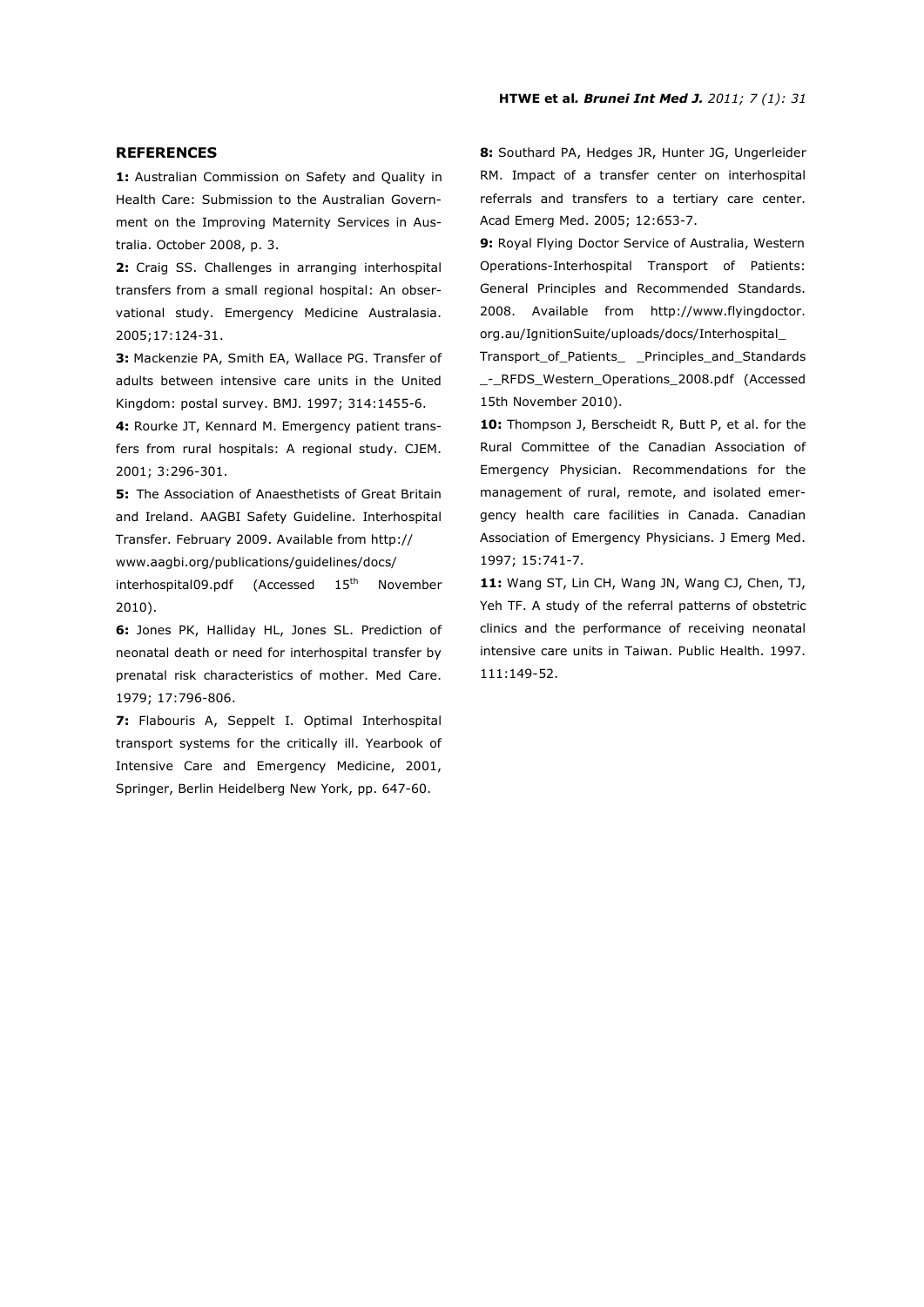# **Table 4: A proposed guideline for inter-hospital transfer of obstetric emergency cases.**

#### **1: Decision to transfer**

Appropriate indications or unavailable facilities to manage problem Decision must involve a senior and experienced clinician Appropriate arrangements must be in place The MO must contact the obstetric MO on call by phone prior to transfer

#### **2: Stabilisation before and management during transfer**

Generally, the patient needs to be stabilised before transfer

Adequate consultation and pre-transfer advice should be sought to optimise the treatment and stabilise the patient prior to transfer

The airway may need to be secured in patients with eclampsia

Appropriate venous access must be in place (especially in obstetric haemorrhage such as APH and PPH-

 blood grouping and cross matching, and blood transfusion should be arranged and initiated by the referring hospital before transfer)

Monitoring must be instituted at all times

Appropriate treatment for severe pre-eclampsia and eclampsia (antihypertensive and magnesium sulphate) should be available and dexamethasone therapy for preterm labour and PPROM, should not be delayed while waiting for the transfer.

 Those obstetric cases that might need emergency caesarean section should have informed consent taken by the referring MO to facilitate the process of emergency operation on arrival at the tertiary centre

### **3: Patient escorts**

The precise requirement of patient escort will depend upon the clinical circumstances in each case but must be able to manage any problems

A critically ill patient should be accompanied by a minimum of two escorts

Patients should be accompanied by a MO and/or nursing personnel or midwife experienced in obstetric patient transport

A senior doctor should take the decision on who should accompany the patient and the referring hospital should arrange for the accompanying medical personnel

## **4: Transport vehicles**

The transport vehicles should be adequately equipped, preferably dedicated to patient transport, not multi-role With the exception of Temburong where helicopter is used for emergencies, ambulance is the preferred mode of transportation.

Non urgent cases from Temburong can be transferred by boat.

#### **5: Monitoring, drugs and equipment**

There should be an adequate supply of medical equipment, medications and consumables for each transfer Requirements should take into account the duration of the journey and the nature of the obstetric condition The accompanying medical personnel from the referring hospital should be responsible for ensuring that appropriate and sufficient equipment is available

Basic aids for monitoring of vital signs (pulse rate, blood pressure, temperature and respiratory rate) should be available

Patients receiving continuous drug infusion during transfer should have automated intravenous drug infusion pumps available to ensure accurate rates of administration